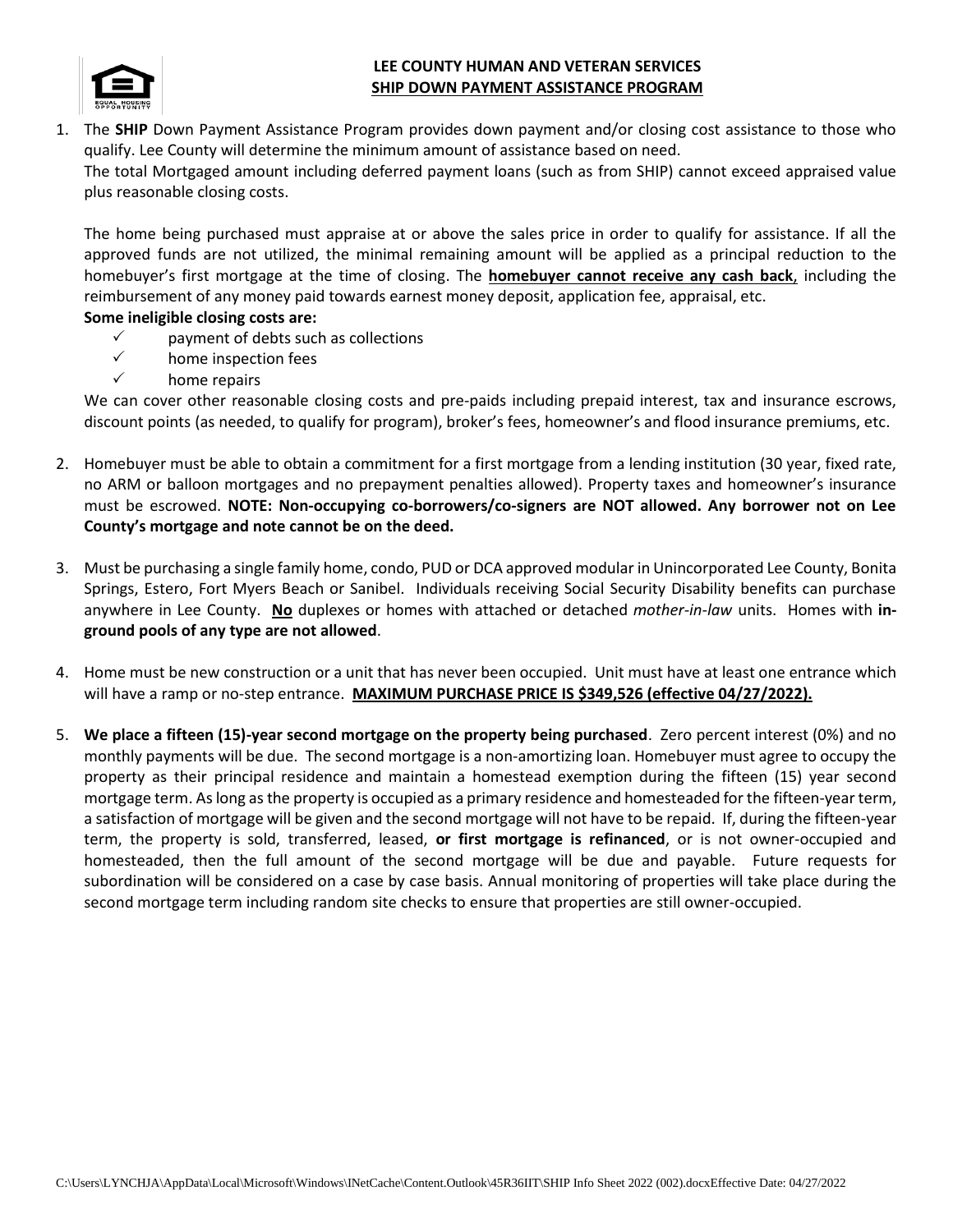6. Homebuyer's household must meet HUD's guidelines for income eligible households not to exceed:

| HUD's Guidelines effective April 18, 2022 |                                          |                    |                                          |
|-------------------------------------------|------------------------------------------|--------------------|------------------------------------------|
| <b>Family Size</b>                        | Maximum Gross Annual<br>Household Income | <b>Family Size</b> | Maximum Gross Annual<br>Household Income |
|                                           | \$45,050                                 |                    | \$69,450                                 |
|                                           | \$51,450                                 | ь                  | \$74,600                                 |
|                                           | \$57,900                                 |                    | \$79,750                                 |
| 4                                         | \$64,300                                 |                    | \$84,900                                 |

- 7. Homebuyer must attend a HUD certified **homebuyer education workshop/class** and provide a certificate of completion to Lee County. You can contact one of the following agencies to sign up for the class:
	- Lee County Housing Development Corporation Phone: 239-275-5105
	- Affordable Homeownership Foundation Inc. Phone: 239-689-4944
- Habitat for Humanity of Lee & Hendry Counties Phone: 239-652-1682
- Housing Authority of the City of Fort Myers Phone: 239-344-3220
- 8. **Mortgage payment must be affordable. Front-end ratio is 30%** (total housing payment plus homeowner's association fees, if any, divided by gross monthly income). **Back-end ratio is 41%** (total housing payment, plus homeowner's association fees, if any, AND other recurring debts such as credit card payments, car payments, student loans, etc. divided by gross monthly income). Exceptions may be granted on a case by case basis, using compensating factors. We use the income of **all occupying** household members to calculate the debt-to-income ratio.
- 9. All assets will be considered when calculating annual income (i.e.: checking/savings accounts, IRA's, 401(k)'s, CD's, cash value life insurance, etc.)
- 10. The property **must pass HUD's required inspection.** The Lee County Human and Veteran Services' inspector will perform the inspection. **NOTE: This inspection is NOT a home inspection.** We strongly encourage all homebuyers to obtain a home inspection. If buyer obtains a home inspection, a copy should be forwarded to Lee County. If homebuyer obtains a home inspection, the house must still pass HUD's required inspection. **House must not exceed HUD's guidelines for the number of persons allowed per bedroom.**
- 11. **The lender applies for the assistance from Lee County (on behalf of the homebuyer).** The lender completes a (1) lender referral form, (2) includes a completed DPA Application and (3) attaches several required documents as listed on DPA application checklist and forwards the package to Lee County for review. Lenders, please note:
	- a. If the title company chosen is not a Lee County Vendor please add one week to the process for set up.
	- b. The time required to receive a check from Lee County is 2 to 2-1/2 weeks (in addition to file processing time).
	- c. If the property does not pass the HUD required inspection the project cannot be funded.
	- d. Checks and closing packages will be made available only after the closing disclosure has been approved by Lee County.